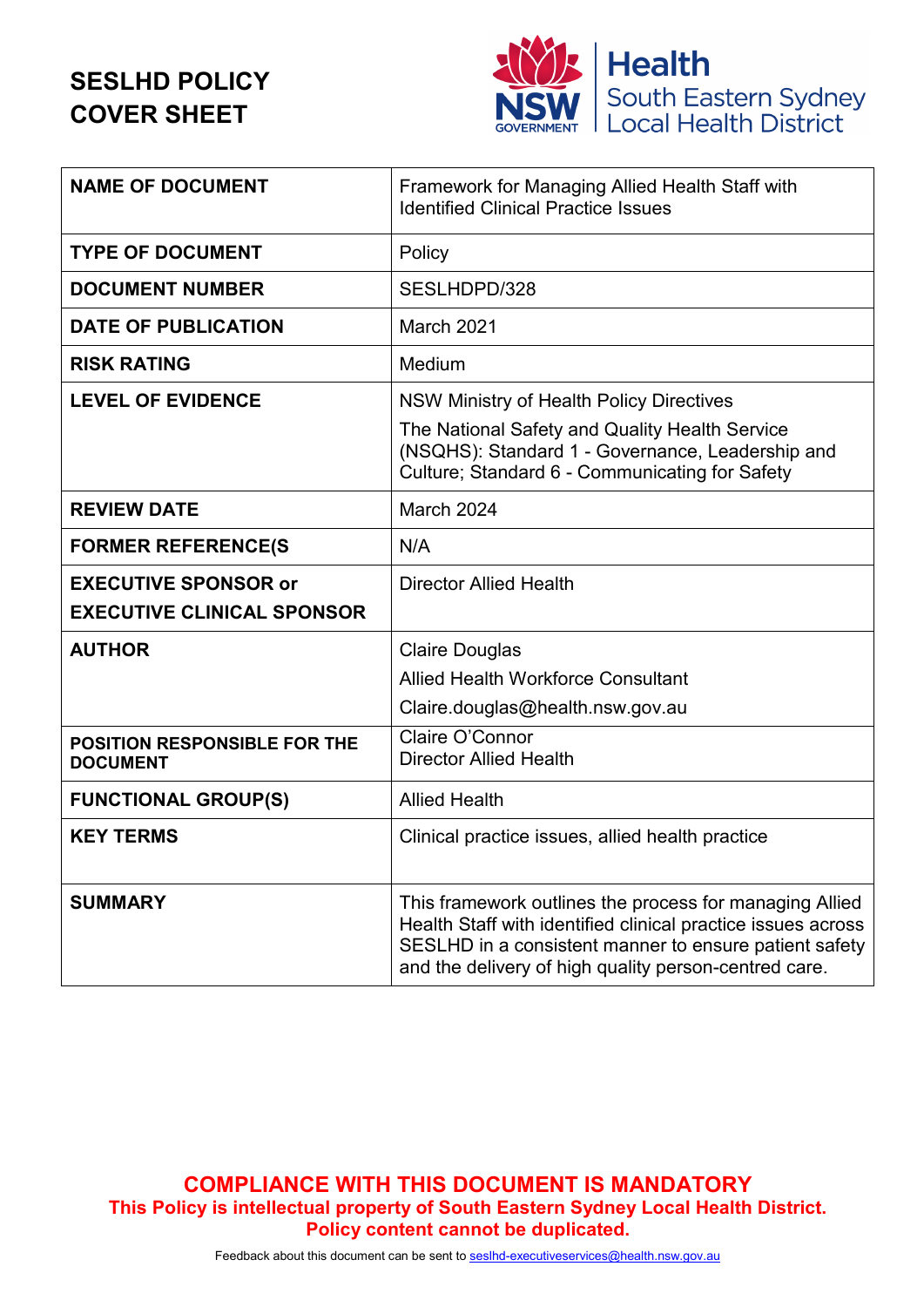

## **Framework for Managing Allied Health Staff with Identified Practice Issues**

## **SESLHDPD/328**

#### **1. POLICY STATEMENT**

Managers provide guidance, feedback and support to their staff as part of their regular day to day management responsibilities. SESLHDPR/415 - [Managing for Performance](https://www.seslhd.health.nsw.gov.au/sites/default/files/migration/Policies_Procedures_Guidelines/Workforce/HR_Consulting/documents/SESLHDPR415ManagingforPerformance_new.pdf) is the resource used to support this process. Performance development is a process that occurs as part of an ongoing cycle of planning and reviewing performance and in which clinical practice issues may be identified. Clinical practice issues may also be identified through clinical supervision. SESLHDGL/016 - [Allied Health Clinical Supervision](https://www.seslhd.health.nsw.gov.au/policies-and-publications/functional-group/76)  [Guidelines](https://www.seslhd.health.nsw.gov.au/policies-and-publications/functional-group/76) states that if a supervisor believes patient safety may be compromised by unsafe clinical practices or lack of knowledge, the supervisor is obliged to advise the supervisee of the need to consult the line manager with their concerns. Other avenues in which clinical practice issues may be identified are through incident management reporting, complaints and concerns and/or quality audits.

SESLHD is committed to providing performance management, supervision and support to all Allied Health Professionals who may be experiencing clinical practice issues. This framework provides a standardised approach for the management of identified or alleged clinical practice issues of South Eastern Sydney Local Health District (SESLHD) Allied Health staff, employed under the Health Professionals (State) Award 2019, the Health and Community Employees Psychologists (State) Award 2019 and the Allied Health Assistants (State) Award 2019. This framework can be used to support the NSW [Ministry](https://www1.health.nsw.gov.au/pds/Pages/doc.aspx?dn=PD2018_032)  of Health Policy Directive PD2018\_032 - [Managing Complaints and Concerns about](https://www1.health.nsw.gov.au/pds/Pages/doc.aspx?dn=PD2018_032)  [Clinicians](https://www1.health.nsw.gov.au/pds/Pages/doc.aspx?dn=PD2018_032) and the NSW Ministry of Health Policy Directive PD2019\_031 - Managing Misconduct.

This framework does not apply to matters relating to breaches of the Code of Conduct as defined within the [NSW Ministry of Health Policy](https://www1.health.nsw.gov.au/pds/Pages/doc.aspx?dn=PD2018_031) Directive PD2018 031 - Managing [Misconduct.](https://www1.health.nsw.gov.au/pds/Pages/doc.aspx?dn=PD2018_031) 

Advice from the SESLHD Director of Allied Health (DAH) should be sought if you are unsure whether this framework should be used to address the identified issue.

#### **2. AIMS**

The steps in the following framework may vary according to the identified clinical practice issue and the progress of the staff member. It is critical that the staff member is provided with ongoing feedback and support as part of this process. The Line Manager should also be provided with feedback and support in relation to their management of the process. Support can be sought from any, or all, of the following: the relevant Allied Health Discipline Advisor, site Allied Health manager, Allied Health Workforce Consultant, Director of Allied Health and Human Resource Advisory Services (HR).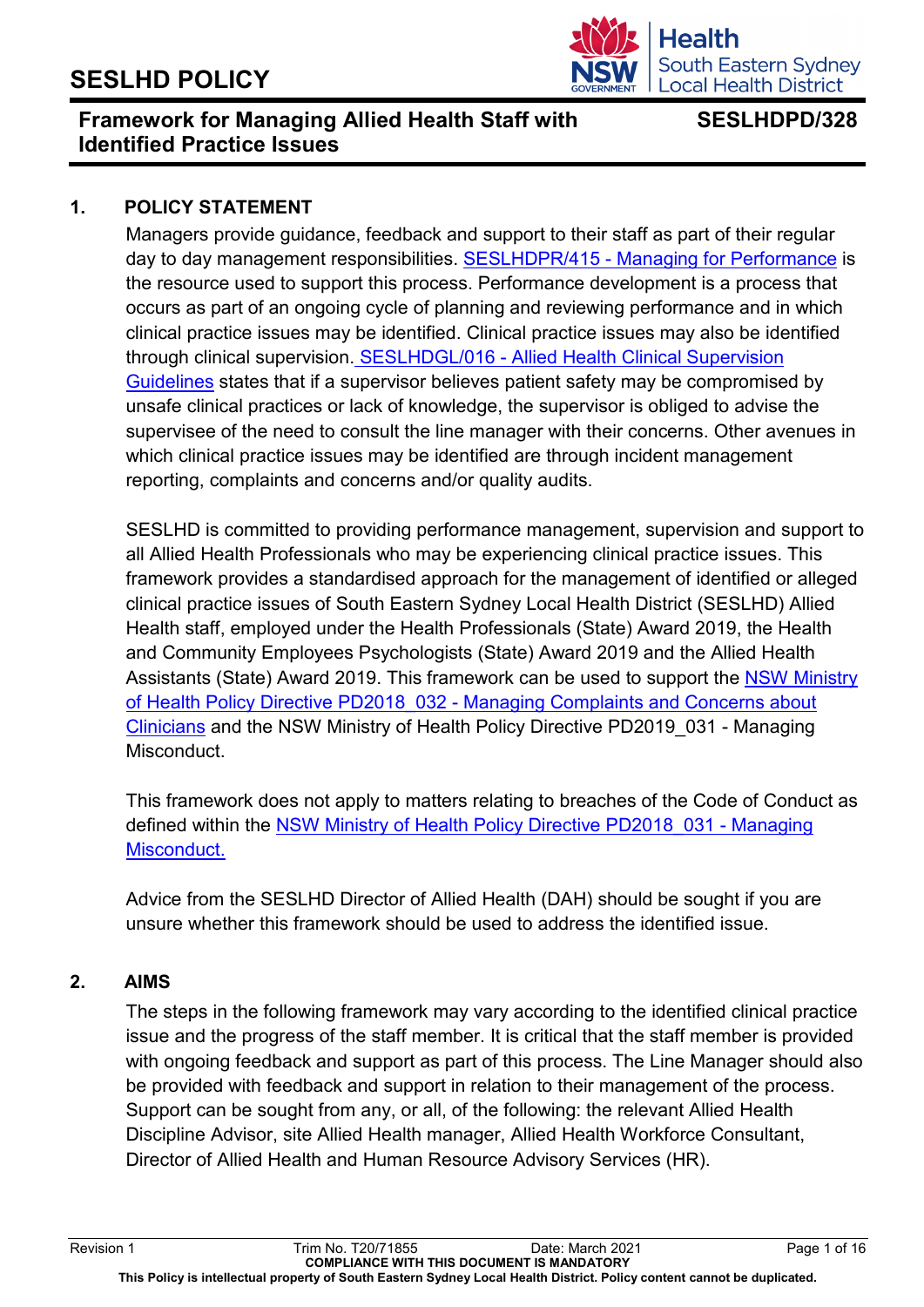

## **SESLHDPD/328**

In instances where the Line Manager of the staff member is not an Allied Health Professional of the same discipline, the relevant Allied Health Discipline Advisor or DAH must be involved throughout the entire process.

In extenuating circumstances, timeframes may require variation within this framework. Consultation must occur prior to adjustment of timeframes between the managing staff member/s and the DAH or their delegate.

#### **Step 1 - Identify issue/problem with practice**

The Line Manager, and the relevant Allied Health Discipline Advisor if the staff member isn't line managed by their discipline, must make a clinical judgement about the staff member's practice based on all the available evidence. The position description and relevant standards of practice for the discipline should be used as the benchmark standard for practice.

If there is concern that the practice issue may be related to a non-work related injury or illness, independent psychological or medical assessment may be required. Refer to SESLHDPR/564 - [Non-Work Related Injury or Illness Management](https://www.seslhd.health.nsw.gov.au/policies-and-publications/functional-group/104) procedure.

The Line Manager is responsible for:

- Investigating and assessing the key evidence
- Completing the Risk Assessment Tool (Appendix A)
- Considering redeployment of the staff member to a lower acuity or non-clinical area if required
- Confidentially notifying and discussing the findings with the relevant Allied Health Discipline Advisor (if not already involved)
- Confidentially notifying and discussing the findings with their facility/service General Manager, or their delegate for AH Management
- Confidentially notifying and discussing the findings with the DAH who is a member of and will determine if notification to the SESLHD Managing Complaints and Concerns about Clinicians (MCCC) Committee is required
- Notifying the SESLHD AH Workforce Consultant
- Requesting support from the SESLHD AH Workforce Consultant and/or HR.

The key evidence may include but is not limited to:

- Reported incidents
- Reported near misses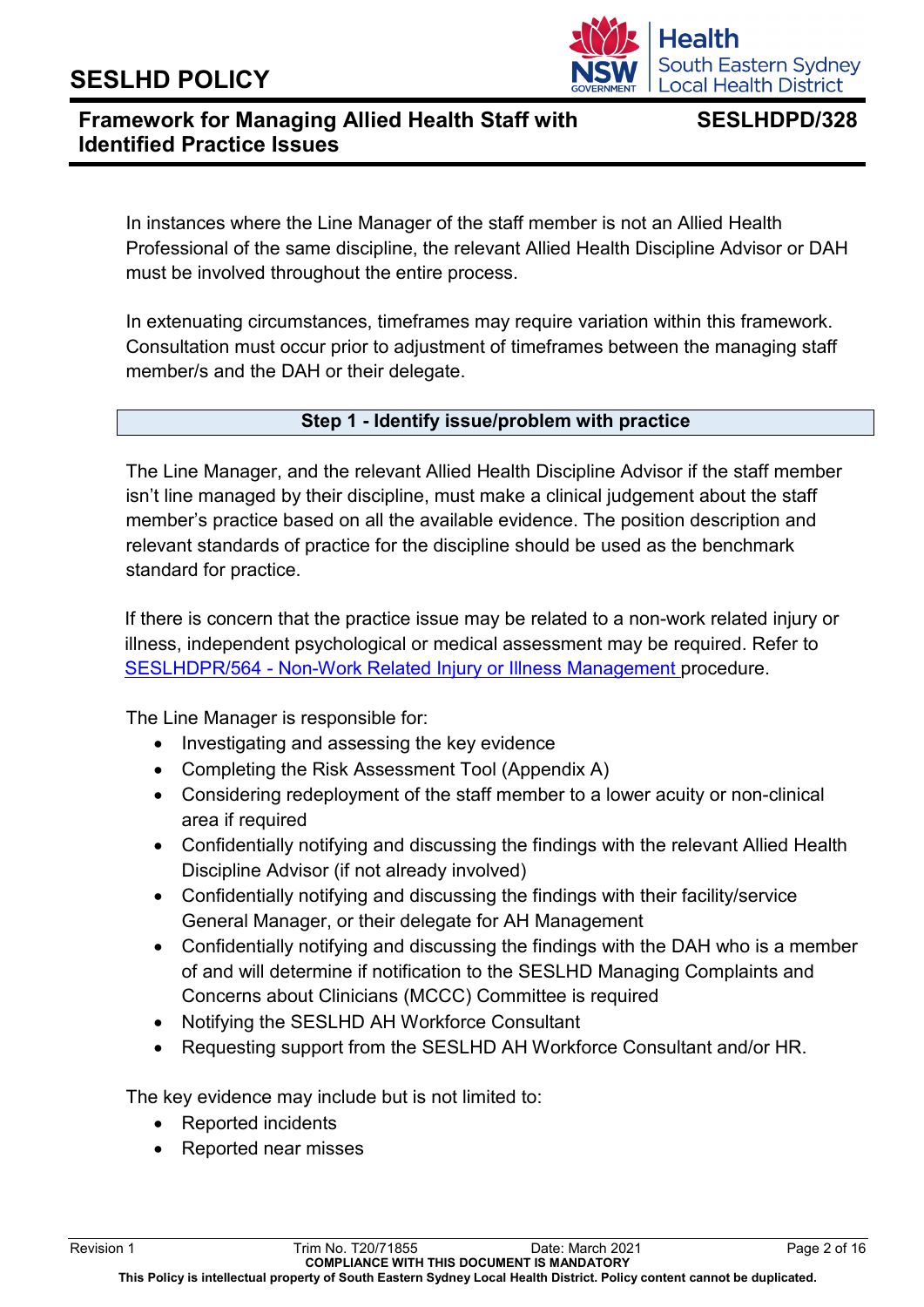

## **Framework for Managing Allied Health Staff with Identified Practice Issues**

## **SESLHDPD/328**

- Poor standard of clinical care
- Patient complaints
- Family/carer complaints
- Staff reports of poor performance
- Observed unsafe practice
- Staff member unable to meet clinical competencies within accepted timeframe
- Examples of poor communication including clinical documentation and verbal handover
- Self-report by the staff member.

#### **Step 2 – Initial Review Meeting**

An initial meeting is held between the Line Manager, the staff member of concern and their support person. Other personnel who may be present include the relevant Allied Health Discipline Advisor, Director of Allied Health, Allied Health Workforce Consultant and/or Human Resources representative.

The staff member must be given the option of having an appropriate support person present. A support person may be a fellow employee or a union representative and their role is as described in [NSW Ministry of Health Policy Directive PD2018\\_031 -](https://www1.health.nsw.gov.au/pds/Pages/doc.aspx?dn=PD2018_031) Managing [Misconduct.](https://www1.health.nsw.gov.au/pds/Pages/doc.aspx?dn=PD2018_031)

This meeting provides an opportunity to discuss the documented evidence with the staff member.

The objectives of this meeting are to:

- Inform the staff member of the concerns regarding their practice
- Give the staff member an opportunity to comment on the evidence
- Discuss the need for an education and development plan that addresses the practice issue/s identified
- Identify if any modification to the staff members duties are required
- Collaboratively develop and agree on an education and development plan.

The Line Manager's responsibilities and actions are to:

- Maintain confidentiality throughout the entire process, and *Prior to the meeting:*
- Advise the staff member in writing about the initial meeting prior to the meeting (Appendix B - Letter Template)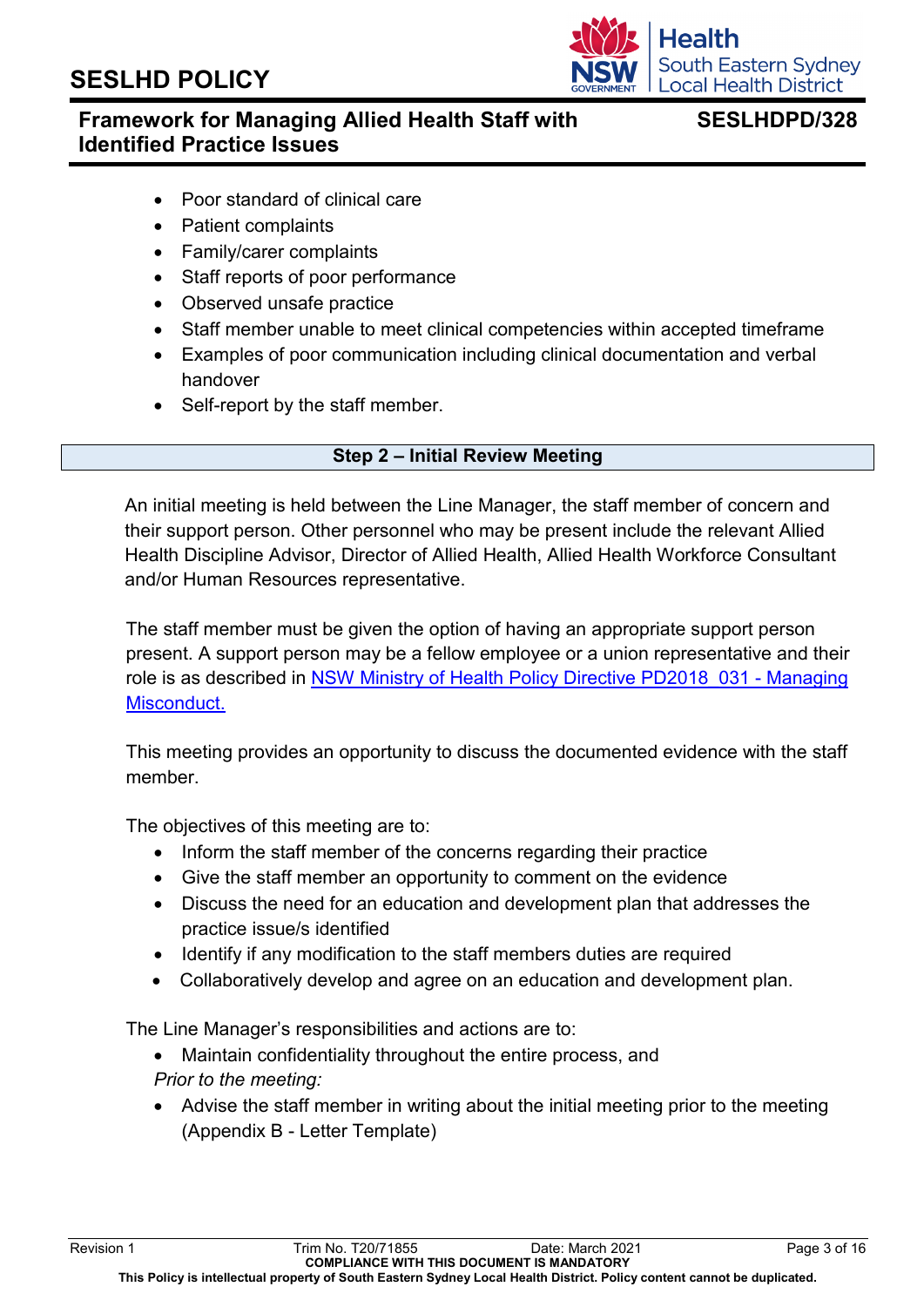

## **SESLHDPD/328**

- Complete the Risk Assessment Tool [\(Appendix A\)](http://seslhnweb/Forms_and_Templates/Forms/Nursing_and_Midwifery/2016/SESLHDDistrictFormF242RiskAssessmentTool.DOCX) to support the decision making process and determine the level of supervision (direct or indirect) the staff member requires and for which clinical practices supervision is required during this period
- Collate all available evidence and distribute to all meeting attendees
- Nominate suitable meeting attendee to take minutes
- Ensure the staff member has access to the relevant position description, competency standards or practice standards for their discipline
- Ensure the staff member has access to *this framework* (SESLHDPD/328) *During the meeting:*
- Detail the steps of this policy so the staff member is aware of the process
- Provide the staff member with feedback regarding expectations of clinical practice competency based on discipline specific guidelines and/or relevant clinical business rules of policies
- Discuss strategies to support the staff member's wellbeing which may include supportive rostering and/or engaging with a designated mentor/coach (separate from clinical supervisor).
- Ensure the education and development plan (Appendix C) includes agreed timeframes, actions and people responsible
- Ensure the education and development plan supports the practice area/s identified as contravening the required / expected standard/s identified as the practice issue
- Advise the staff member that support and advice may be available from professional bodies such as Australian Physiotherapy Association (APA), Occupational Therapy Australia (OTA), Speech Pathology Australia (SPA), Australian Association of Social Workers (AASW), Dietitians Australia (DA), Australian Psychological Society (APS), etc
- Offer Employee Assistance Program (EAP) counselling to all SESLHD staff involved in the process

*After the meeting:* 

- Provide a hard +/- soft copy of the education and development plan
- Advise the staff member in writing about the follow up meeting
- Ensure minutes from the meeting are documented, validated by signature of all present, and copies made available to those present
- Ensure there is an appropriate senior clinician nominated to provide clinical supervision. This may require changing allocated supervisors.
- Notify the relevant facility/service AH manager and DAH and keep them updated of the staff member's progress
- Ensure the staff member receives the agreed education, regular structured feedback, support and coaching.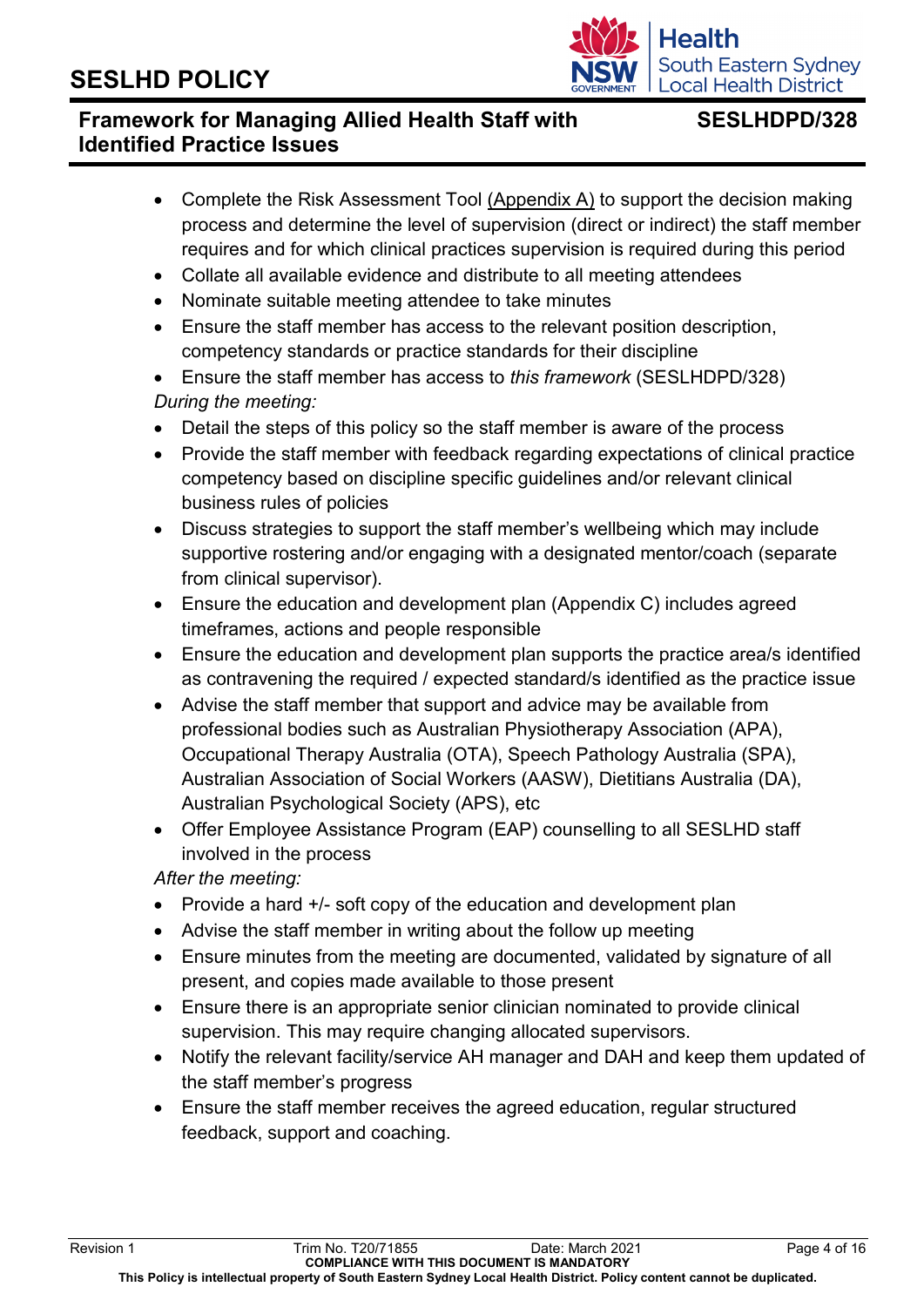

## **SESLHDPD/328**

#### **Step 3 – Implement education and development plan for up to 3 weeks**

Following the initial meeting, the education and development plan (Appendix C) should be put into action for up to three weeks.

The staff member's responsibilities and actions are to:

- Work within the agreed education and development plan
- Work within the agreed supportive strategies e.g. participating in online learning modules, self-reflection tasks
- Complete any assigned tasks to support the education and development plan
- Communicate with and participate in structured supervision from the clinical supervisor designated in Step 2
- Accept ongoing constructive feedback
- Seek wellbeing support from a support person or other suitable personnel.

The Line Manager's responsibilities and actions are to:

- Objectively and chronologically document all facts and evidence of the staff member's progress including all incidents, education and support provided on the education and development plan
- Ensure all documentation is collated by designated supervising staff who have been made aware it may be used as evidence
- Ensure the staff member receives structured regular feedback, support and coaching.

The Supervisors responsibilities and actions are to:

- Provide supervision at the level agreed upon during the initial review meeting
- Provide regular structured feedback
- Complete any tasks requested of them to meet the performance development plan.

#### **Step 4 – Progress review meeting – follow up**

The Line Manager must make a clinical judgement based on all the evidence from the previous three weeks about the staff member's practice which will inform the action to be taken. A follow up meeting must be held between the Line Manager, the staff member, and other relevant personnel that were present at the initial meeting within a maximum of four weeks after the initial meeting. The staff member must be given the opportunity to have an appropriate support person present. The performance development review template (Appendix D) should be used to document the outcome of the development plan.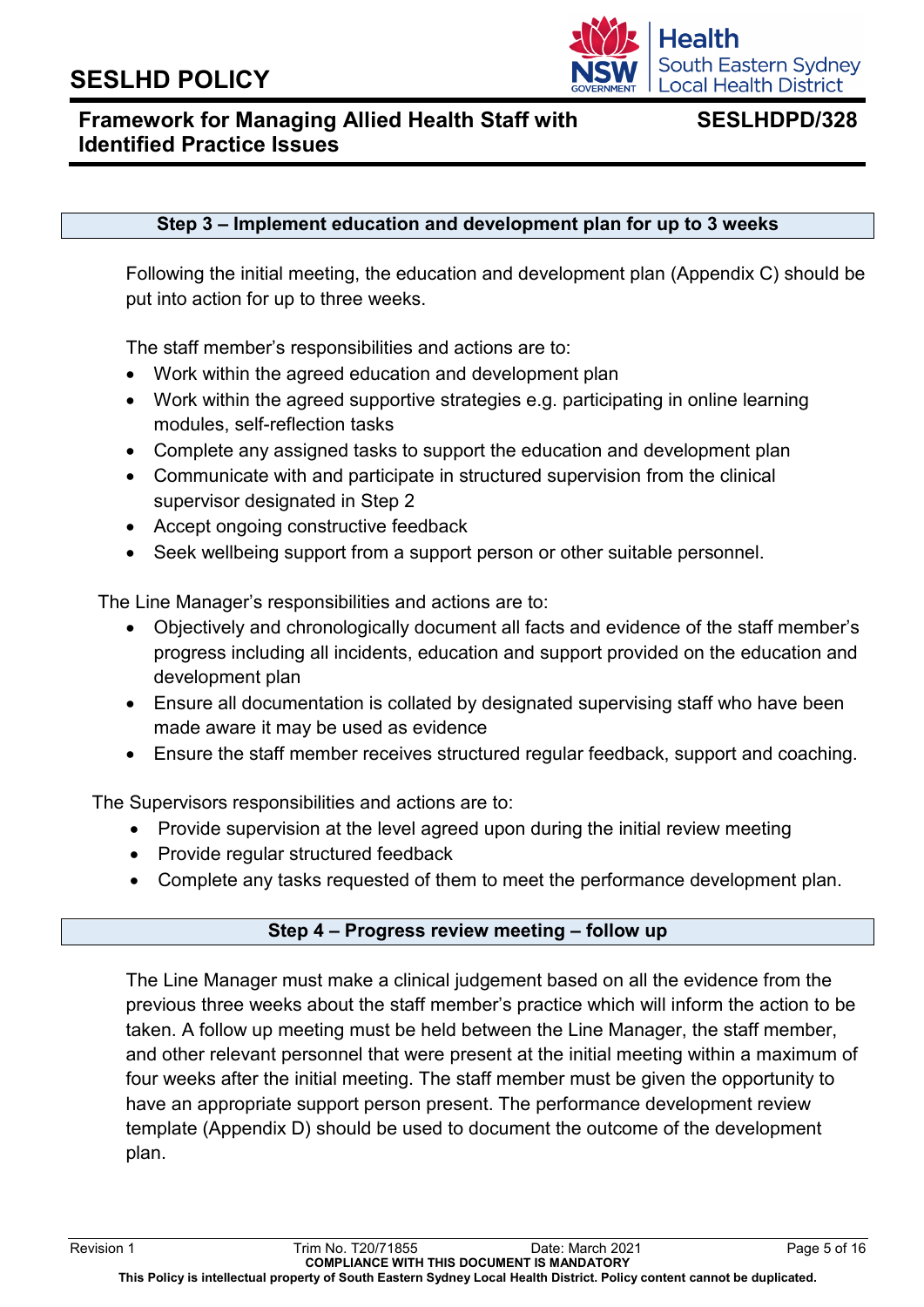

## **Framework for Managing Allied Health Staff with Identified Practice Issues**

## **SESLHDPD/328**

The objective of this meeting is to:

- Discuss the outcomes and progress of the staff member's education and development plan
- Provide an opportunity for the staff member to discuss any issues / actions about their progress
- Determine future actions to be taken.

The Line Manager's responsibilities and actions will be in line with one of the following three outcomes:

#### *Outcome 1 – Practice Improved*

The staff member's practice has improved and their development plan has been achieved:

- The staff member will continue to receive clinical supervision with the nominated supervisor alongside any other elements of the developed education and development plan for the next six months prior to returning to normal departmental supervisory processes.
- Line Manager loads the Performance Development plan, signed by all in attendance, into Content Manager

#### *Outcome 2 – Practice remains below expected standard*

The staff member's practice remains below expected standard and their development plan is not progressing:

The Line Manager must review and update the Risk Assessment Tool (Appendix A) to support the decision making process and determine the level of supervision (direct or indirect) the staff member requires.

If, at the time of the follow up meeting, it is determined that practice remains below expected standard then a new collaborative education and development plan (Appendix D) must be developed. If time is required to determine the outcome of the review meeting then a third meeting should be scheduled to collaboratively develop the new education and development plan.

The newly developed education and development plan is to be reviewed after three weeks and a further meeting to take place with all members that have been involved in previous meetings (or suitable delegates if unavailable). The group again reviews the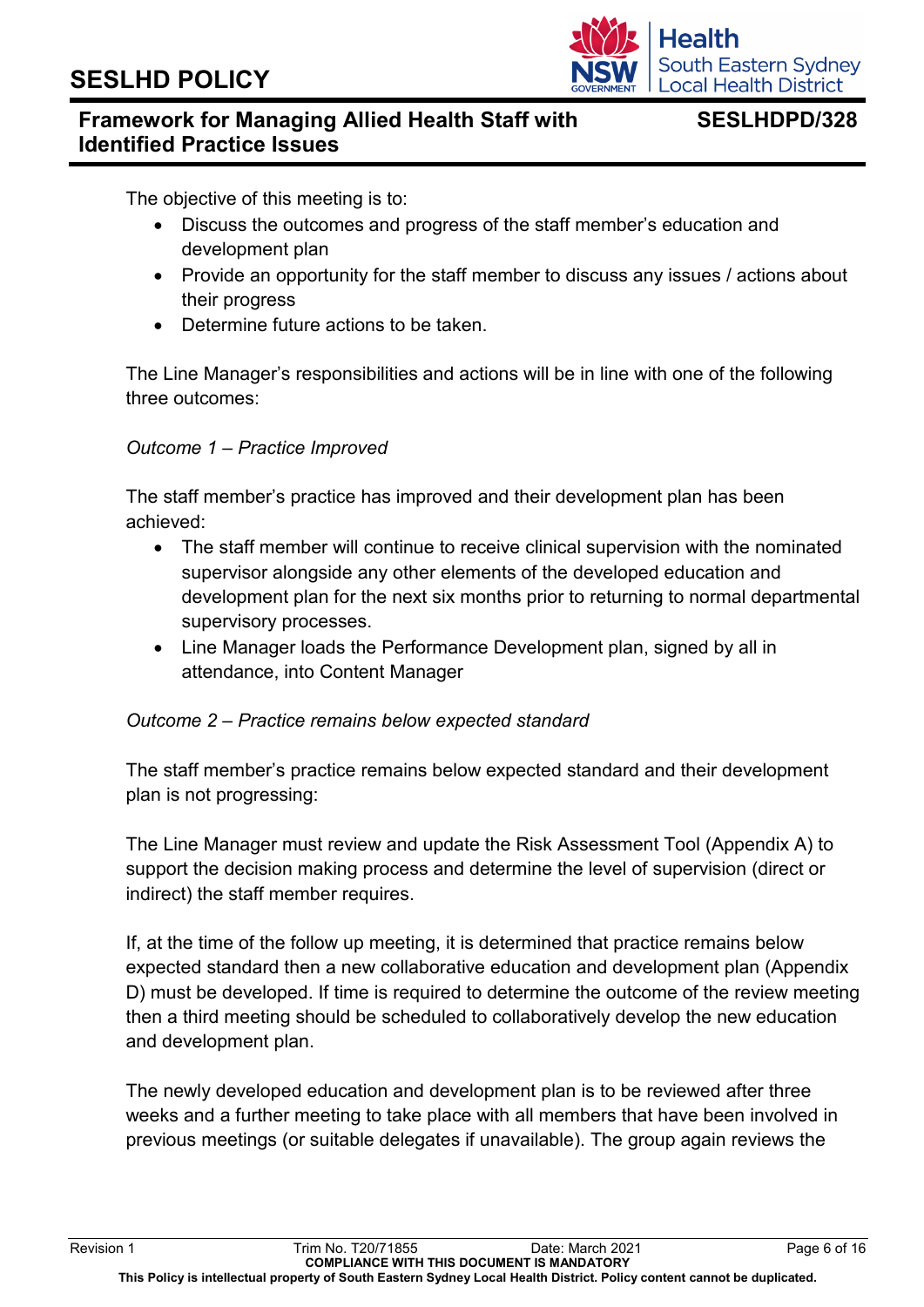## Health **South Eastern Sydney** ocal Health District.

## **Framework for Managing Allied Health Staff with Identified Practice Issues**

## **SESLHDPD/328**

evidence and determines whether the staff member meets Outcome 1, 2 or 3 of this document.

This cycle should be repeated no more than four times. If at that point, after fair and reasonable education and training, the staff member has not been able to meet the required practice standard consistently, the staff member will be progressed to outcome 3 and managed in accordance with NSW Ministry of Health Policy Directive PD2018 031 -[Managing Misconduct.](https://www1.health.nsw.gov.au/pds/Pages/doc.aspx?dn=PD2018_031)

All Performance Development plans that have been developed through this process must be loaded into Content Manager.

#### *Outcome 3 - Practice is considered high risk*

If the staff member is not able to meet competency consistently, or is considered negligent, careless, inefficient or incompetent in the discharge of their duties, or their practice is found to be unsafe, HR guidance regarding options for redeployment or termination should be explored. NSW Ministry of Health Policy Directive PD2018 031 -Managing Misconduct should be referenced when determining options for redeployment or termination.

For registered professions, determination as to whether a mandatory notification to AHPRA is required should be made in conjunction with the relevant Allied Health Discipline Advisor, the DAH and HR. In the event AHPRA notification is required, a brief and a cover letter should be prepared by HR for the Chief Executive.

### **3. TARGET AUDIENCE**

All SESLHD Allied Health Staff including Allied Health Assistants All SESLHD managers who line manage Allied Health staff

### **4. DEFINITIONS**

| <b>AASW</b>  | <b>Australian Association of Social Workers</b>                   |
|--------------|-------------------------------------------------------------------|
| <b>AHPRA</b> | Australian Health Practitioner Regulation Agency                  |
| <b>AHP</b>   | Allied Health professional                                        |
| <b>APA</b>   | <b>Australian Physiotherapy Association</b>                       |
| <b>APS</b>   | <b>Australian Psychological Society</b>                           |
| <b>DA</b>    | <b>Dietitians Australia</b>                                       |
| <b>DAH</b>   | <b>Director Allied Health</b>                                     |
| EAP          | <b>Employee Assistance Program</b>                                |
| Line         | The staff member's immediate Manager who may or may not be an AHP |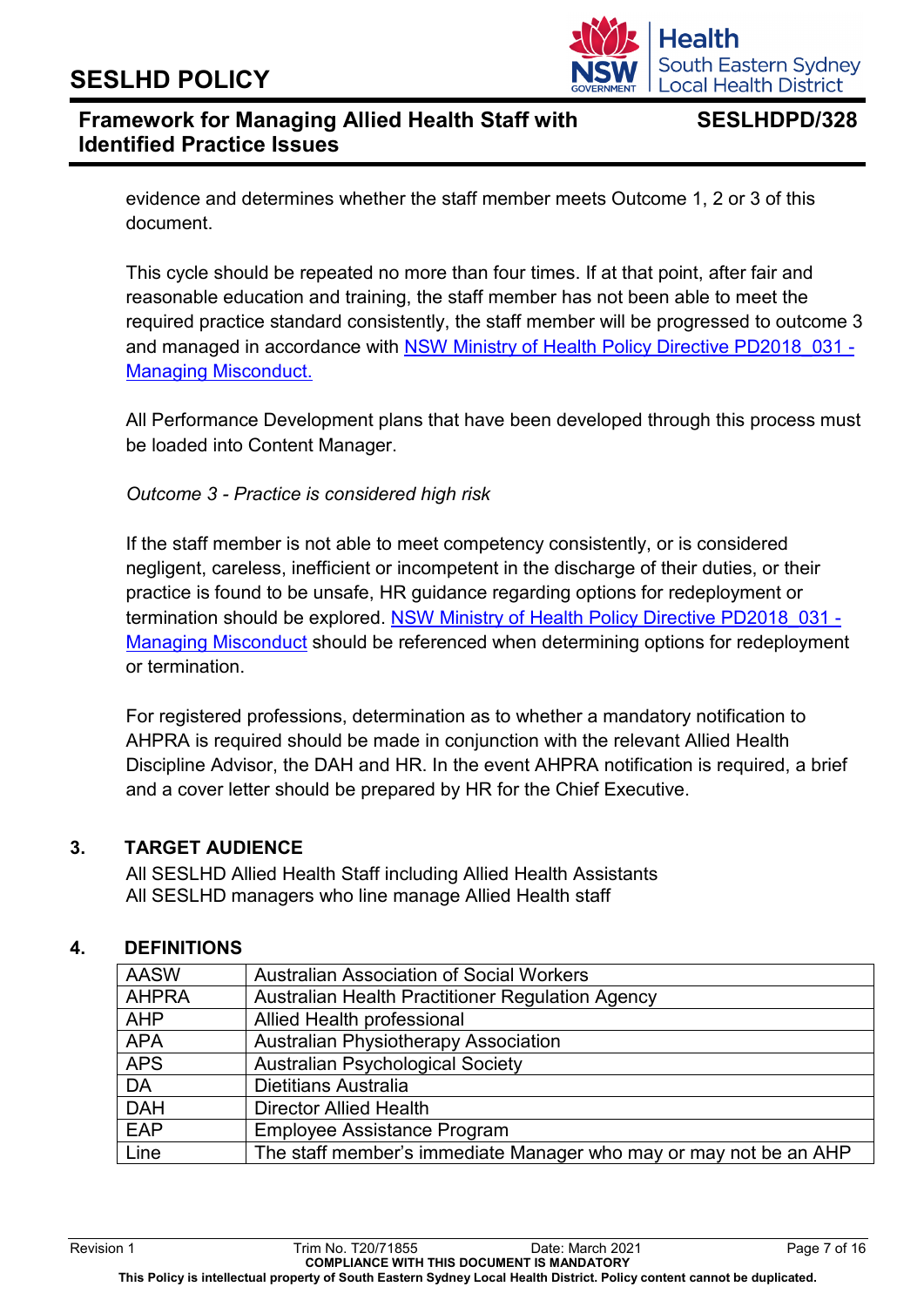

## **Framework for Managing Allied Health Staff with Identified Practice Issues**

## **SESLHDPD/328**

| Manager     |                                                   |
|-------------|---------------------------------------------------|
| <b>MCCC</b> | Managing a complaint or concern about a clinician |
| <b>OTA</b>  | <b>Occupational Therapy Australia</b>             |
| <b>SPA</b>  | Speech Pathology Australia                        |

#### **5. REFERENCES**

- The National Safety and Quality Health Service (NSQHS)
- NSW Health Service Health Professionals (State) Award 2019
- NSW Health Service Allied Health Assistants (State) Award 2019
- NSW Health Service Health and Community Employees Psychologists (State) Award 2019
- NSW Ministry of Health Policy Directive PD2018 031 Managing Misconduct
- NSW Ministry of Health Policy Directive PD2018 032 Managing Complaints and [Concerns about Clinicians](https://www1.health.nsw.gov.au/pds/Pages/doc.aspx?dn=PD2018_032)
- SESLHDPR/564 [Non-Work Related injury or Illness Management](https://www.seslhd.health.nsw.gov.au/policies-and-publications/functional-group/104)
- SESLHDPR/415 [Managing for Performance](https://www.seslhd.health.nsw.gov.au/sites/default/files/migration/Policies_Procedures_Guidelines/Workforce/HR_Consulting/documents/SESLHDPR415ManagingforPerformance_new.pdf)
- SESLHDGL/016 [Allied Health Clinical Supervision Guidelines](https://www.seslhd.health.nsw.gov.au/policies-and-publications/functional-group/76)
- SESLHDPD/270 [Framework for Managing Nursing and Midwifery Staff with](https://www.seslhd.health.nsw.gov.au/policies-and-publications/functional-group/90)  [Identified Practice Issues](https://www.seslhd.health.nsw.gov.au/policies-and-publications/functional-group/90)

#### **6. ACKNOWLEDGEMENTS**

This Framework has been adapted from the SESLHDPD/270 - [Framework for Managing](https://www.seslhd.health.nsw.gov.au/policies-and-publications/functional-group/90)  [Nursing and Midwifery Staff with Identified Practice Issues.](https://www.seslhd.health.nsw.gov.au/policies-and-publications/functional-group/90)

#### **7. REVISION & APPROVAL HISTORY**

| Date              | <b>Revision</b><br>No. | <b>Author and Approval</b>                                                                                                                                 |
|-------------------|------------------------|------------------------------------------------------------------------------------------------------------------------------------------------------------|
| October 2020      | <b>DRAFT</b>           | Claire Douglas, Allied Health Workforce Consultant                                                                                                         |
| October 2020      | <b>DRAFT</b>           | Draft for comment period.                                                                                                                                  |
| January 2021      | <b>DRAFT</b>           | Final version approved by Executive Sponsor. Processed<br>by Executive Services for progression to Corporate<br>Executive Council for approval to publish. |
| <b>March 2021</b> |                        | Approved by Corporate Executive Council. Published by<br><b>Executive Services.</b>                                                                        |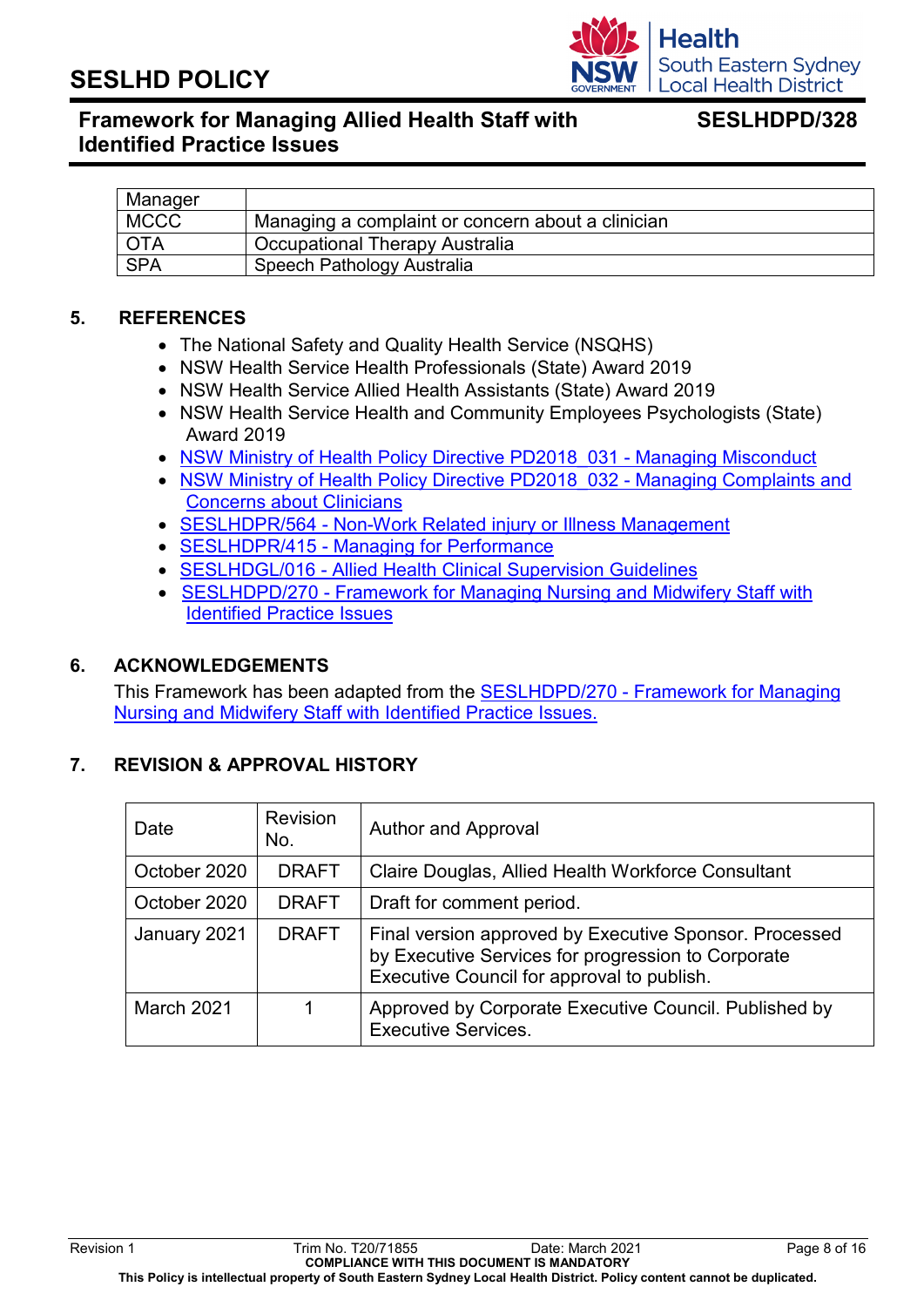

## **Framework for Managing Allied Health Staff with Identified Practice Issues**

## **SESLHDPD/328**

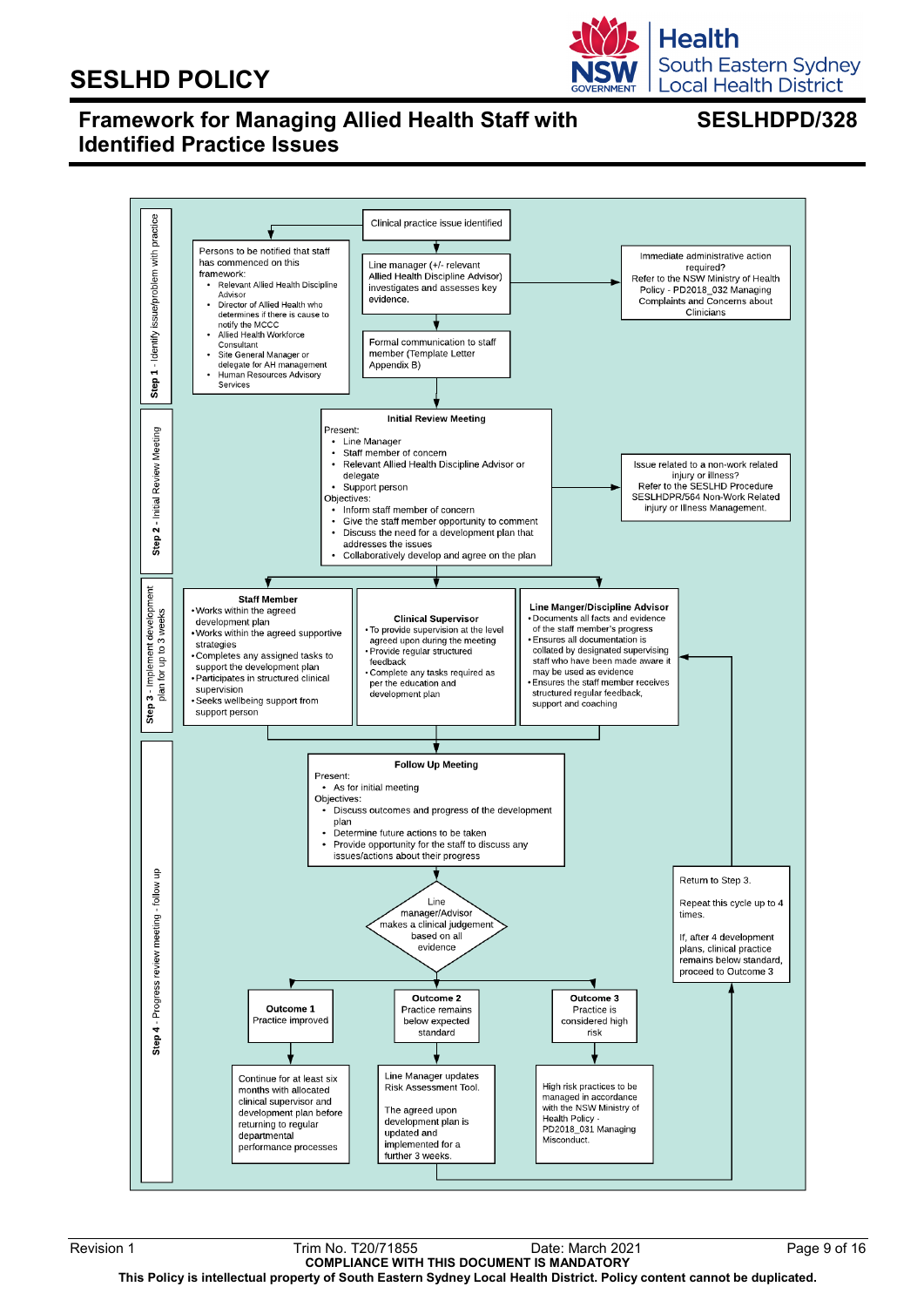

## **SESLHDPD/328**

### **APPENDIX A – RISK - ASSESSMENT TOOL**

#### **RISK ASSESSMENT TOOL** – *Adapted from SESLHDPD/270 - [Framework for Managing](https://www.seslhd.health.nsw.gov.au/policies-and-publications/functional-group/90)  [Nursing and midwifery Staff with Identified Practice Issues.](https://www.seslhd.health.nsw.gov.au/policies-and-publications/functional-group/90)*

#### **Overview**

This form can be used as a guide for line managers required to assess and identify risks associated with staff members who have identified practice issues. The **risk assessment should be reviewed every 30 days** and at any other time where risk needs to be managed such as when practice is identified as unsafe.

| RISK ASSESSMENT FOR THE MANAGEMENT OF STAFF WITH IDENTIFIED PRACTICE ISSUES |                         |                         |                                                             |                         |                   |                                    |  |
|-----------------------------------------------------------------------------|-------------------------|-------------------------|-------------------------------------------------------------|-------------------------|-------------------|------------------------------------|--|
| Facility:                                                                   |                         | <b>Assessment Date:</b> |                                                             | Assessor:               |                   |                                    |  |
| Discipline:                                                                 |                         | <b>Review Date:</b>     |                                                             |                         | Others consulted: |                                    |  |
| Who is being assessed?                                                      |                         |                         |                                                             |                         |                   |                                    |  |
| List practice issues identified:                                            |                         |                         |                                                             |                         |                   |                                    |  |
| Please rank the following risks associated with the staff member            |                         |                         |                                                             |                         |                   |                                    |  |
| Does the staff member have insight into the identified practice issues?     |                         |                         |                                                             |                         |                   |                                    |  |
| $\bf{0}$<br><b>Full insight</b>                                             | 1                       | $\overline{2}$          | $\overline{3}$<br><b>Some</b><br>insight                    | $\overline{\mathbf{4}}$ | 5                 | 6<br><b>No insight</b>             |  |
| Does the staff member have previous history of practice issues?             |                         |                         |                                                             |                         |                   |                                    |  |
| $\Omega$<br><b>No history</b>                                               | 1                       | $\overline{2}$          | $\overline{\mathbf{3}}$<br><b>Some</b><br>history           | $\overline{\mathbf{4}}$ | 5                 | 6<br><b>Significant</b><br>history |  |
| Rate the likelihood of practice improvement                                 |                         |                         |                                                             |                         |                   |                                    |  |
| $\bf{0}$<br><b>Full likelihood</b>                                          | 1                       | $\overline{2}$          | $\overline{\mathbf{3}}$<br><b>Some</b><br><b>likelihood</b> | $\overline{\mathbf{4}}$ | 5                 | 6<br><b>No</b><br>likelihood       |  |
| How many practice issues have been identified                               |                         |                         |                                                             |                         |                   |                                    |  |
| $\bf{0}$<br><b>Nil</b>                                                      | $\overline{\mathbf{1}}$ | $\overline{2}$          | $\overline{\mathbf{3}}$<br><b>More than</b><br>one issue    | $\overline{\mathbf{4}}$ | 5                 | 6<br><b>Significant</b><br>number  |  |
|                                                                             |                         |                         |                                                             |                         |                   |                                    |  |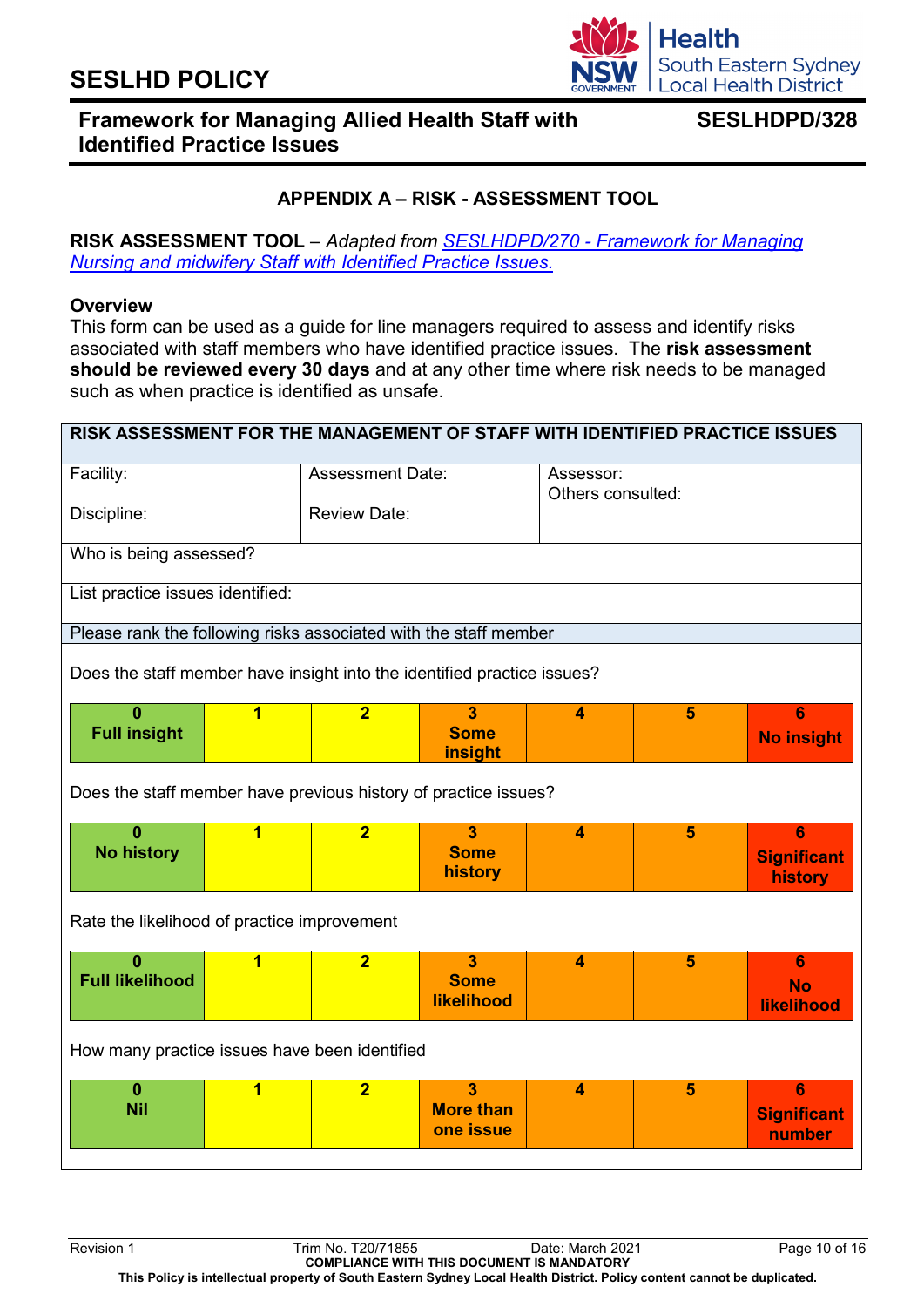

## **Framework for Managing Allied Health Staff with Identified Practice Issues**

## **SESLHDPD/328**

| How cooperative is the staff member with the agreed action plan?                                                                                                                                                                                                       |                         |                |                                                                   |                         |                |                                                                 |
|------------------------------------------------------------------------------------------------------------------------------------------------------------------------------------------------------------------------------------------------------------------------|-------------------------|----------------|-------------------------------------------------------------------|-------------------------|----------------|-----------------------------------------------------------------|
| $\bf{0}$<br><b>Cooperative</b>                                                                                                                                                                                                                                         | 1                       | $\overline{2}$ | 3<br><b>Some</b><br>cooperation                                   | $\blacktriangleleft$    | 5              | 6<br><b>Uncooperative</b>                                       |
| How engaged is the staff member with their agreed development plan?                                                                                                                                                                                                    |                         |                |                                                                   |                         |                |                                                                 |
| $\mathbf{0}$<br><b>Full</b><br>engagement                                                                                                                                                                                                                              | 1                       | $\overline{2}$ | 3<br><b>Some</b><br>engagement                                    | 4                       | $5\phantom{1}$ | 6<br><b>No</b><br>engagement                                    |
| What is the staff member's state of health?                                                                                                                                                                                                                            |                         |                |                                                                   |                         |                |                                                                 |
| $\mathbf{0}$<br><b>No relevant</b><br><b>issues</b>                                                                                                                                                                                                                    | $\overline{\mathbf{1}}$ | $\overline{2}$ | $\overline{\mathbf{3}}$<br><b>Some</b><br>health<br><b>issues</b> | $\overline{\mathbf{4}}$ | 5              | $6\phantom{1}$<br><b>Significant</b><br>health<br><b>issues</b> |
| Please rate the risk of harm to the patient/client associated with the identified practice issue/s.                                                                                                                                                                    |                         |                |                                                                   |                         |                |                                                                 |
| $\mathbf{0}$<br><b>No risk</b>                                                                                                                                                                                                                                         | $\overline{\mathbf{1}}$ | $\overline{2}$ | 3<br><b>Medium</b><br>risk                                        | $\overline{\mathbf{4}}$ | 5              | 6<br><b>High risk</b>                                           |
| Please rate the impact on patient associated with the identified practice issue/s.                                                                                                                                                                                     |                         |                |                                                                   |                         |                |                                                                 |
| $\mathbf{0}$<br>No impact                                                                                                                                                                                                                                              | 1                       | $\overline{2}$ | 3<br><b>Some</b><br>impact                                        | $\overline{\mathbf{4}}$ | 5              | 6<br><b>Significant</b><br><b>impact</b>                        |
| What level of supervision does the staff member require?                                                                                                                                                                                                               |                         |                |                                                                   |                         |                |                                                                 |
| $\bf{0}$<br><b>No</b><br>supervision                                                                                                                                                                                                                                   | 1                       | $\overline{2}$ | 3<br><b>Some</b><br><b>supervision</b>                            | 4                       | 5              | 6<br><b>Close</b><br>direct<br><b>supervision</b>               |
| Total score / 60<br>Please use the NSW Health Risk Management Matrix and information above to determine<br>The consequences (minimal to catastrophic)<br>$\bullet$<br>The likelihood of risk (rare to almost certain)<br>$\bullet$<br>The risk rating (low to extreme) |                         |                |                                                                   |                         |                |                                                                 |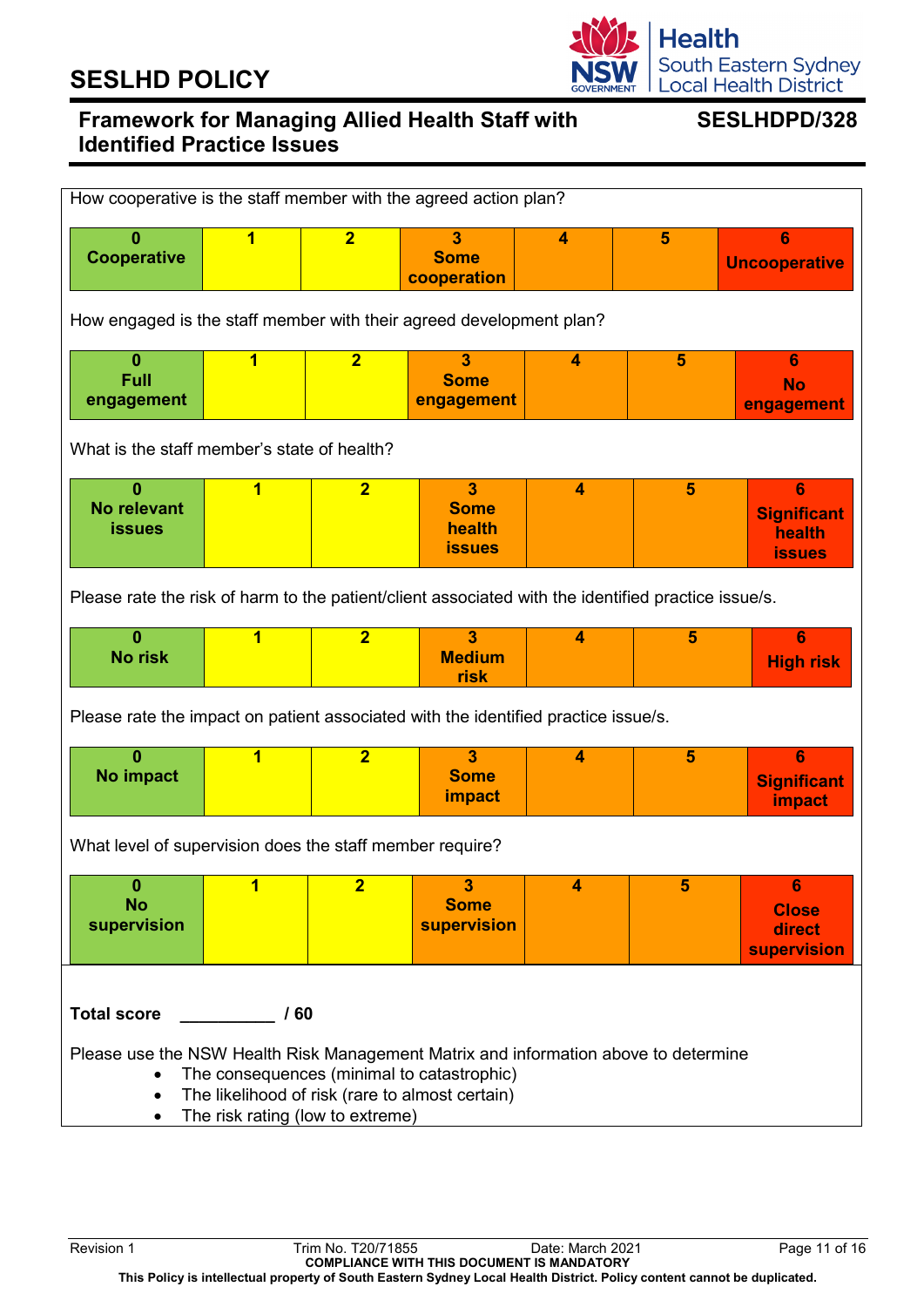## **Framework for Managing Allied Health Staff with Identified Practice Issues**

## **SESLHDPD/328**

| <b>Risk rating</b> | <b>Score</b>           |
|--------------------|------------------------|
| <b>Extreme</b>     | $51 - 60$              |
| <b>High</b>        | $41 - 50$<br>$21 - 40$ |
| <b>Medium</b>      | $10 - 20$              |
| Low                | 0 - 9                  |

| Actions taken to minimise risk while staff member is being supported and/or assessed. |
|---------------------------------------------------------------------------------------|
|                                                                                       |
|                                                                                       |
|                                                                                       |
|                                                                                       |
|                                                                                       |
|                                                                                       |
|                                                                                       |
|                                                                                       |
|                                                                                       |
|                                                                                       |
|                                                                                       |
|                                                                                       |
|                                                                                       |
|                                                                                       |

Date\_\_\_\_\_\_\_\_\_\_\_\_\_\_\_\_\_\_\_\_\_\_\_\_\_\_\_\_\_\_\_\_\_\_\_\_\_\_\_\_\_\_\_\_\_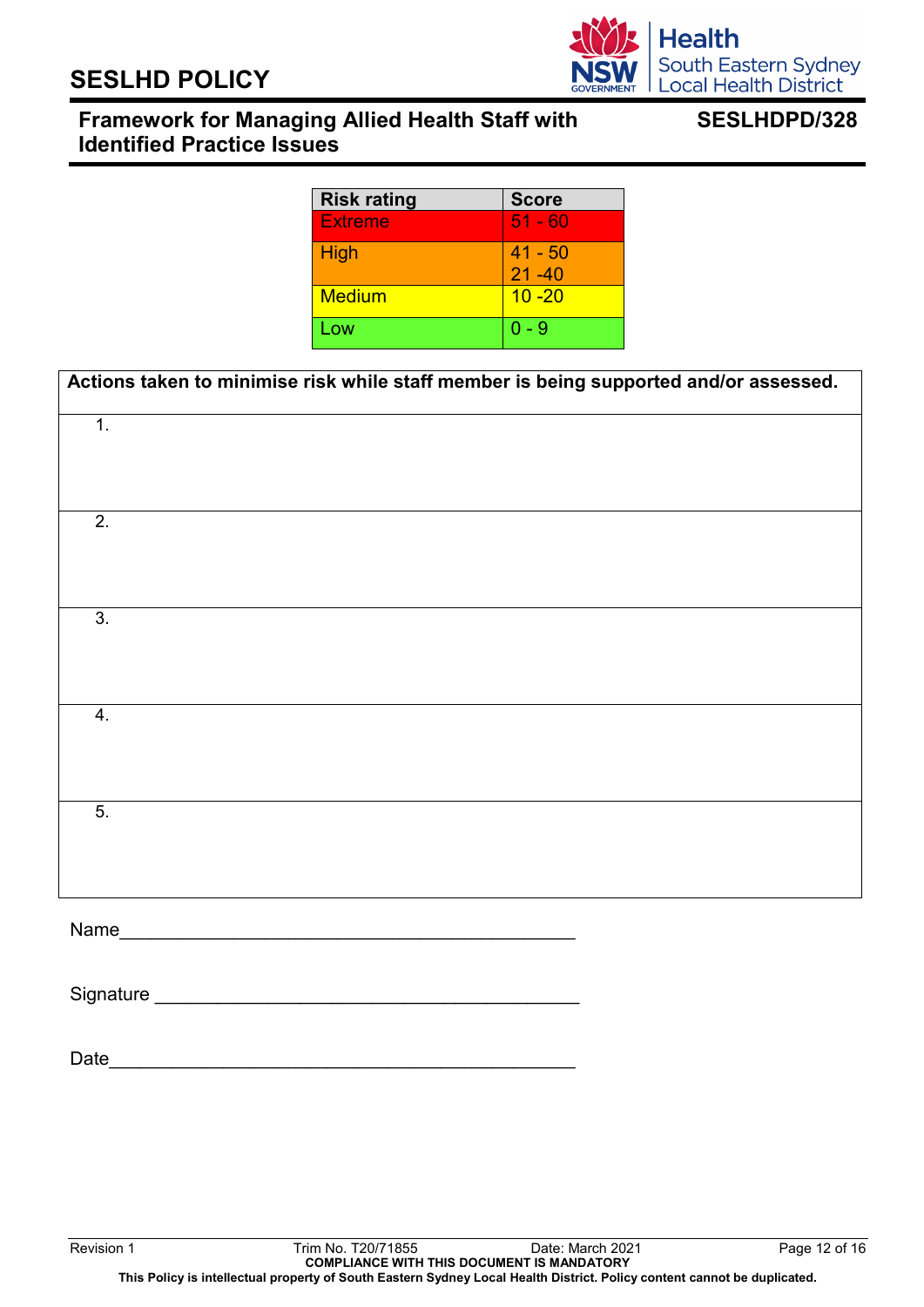## **Framework for Managing Allied Health Staff with Identified Practice Issues**

### **APPENDIX B – Initial Meeting Letter Template**

(Date)

(Address)

Dear

I am writing to inform you of concerns that have been raised regarding your [*insert allied health discipline]* practice.

A meeting has been organised to discuss these concerns and provide an opportunity for you to comment. The meeting has been scheduled for (date) at (time) in the (venue). At this meeting, we will collaboratively develop an education and development plan to support your clinical practice.

The SESLHD Framework for Managing Allied Health Staff with Identified Practice Issues (SESLHDPD/328) will be referred to throughout this process and can be found on the SESLHD Intranet site.

A follow up meeting has been organised for (date) at (time) in the (venue) to review your progress following the implementation of the education and development plan.

You are welcome to bring a support person to the meeting.

(List who will be in attendance) will also be in attendance at the meeting.

Could you please confirm your availability to attend this meeting by close of business (date) by contacting XXX.

Yours sincerely,

AH Manager/Advisor





**SESLHDPD/328**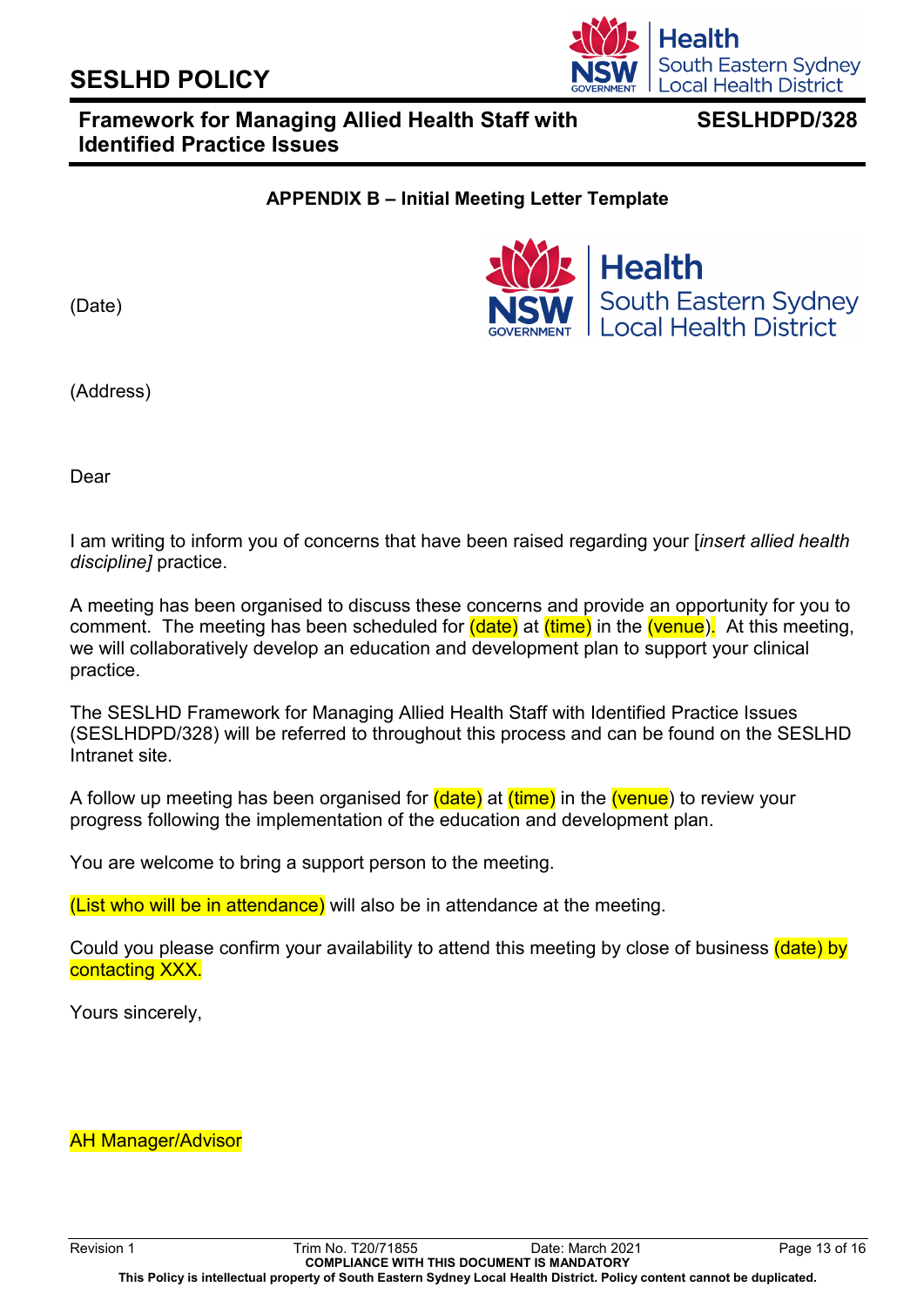

## **Framework for Managing Allied Health Staff with Identified Practice Issues**

### **SESLHDPD/328**

#### **APPENDIX C – Performance Development Plan, Initial Meeting Template**

| <b>Meeting#</b>                                              | <b>Initial Meeting</b>                               |                      |                           |                 |  |  |  |
|--------------------------------------------------------------|------------------------------------------------------|----------------------|---------------------------|-----------------|--|--|--|
| Date                                                         |                                                      |                      |                           |                 |  |  |  |
| <b>Names &amp; Positions of all</b><br>present:              |                                                      |                      |                           |                 |  |  |  |
| Issue/s requiring improvement:                               |                                                      |                      |                           |                 |  |  |  |
| <b>Development/Education Activity</b>                        |                                                      | Date to be completed | <b>Predicted Outcomes</b> | <b>Comments</b> |  |  |  |
|                                                              |                                                      |                      |                           |                 |  |  |  |
|                                                              |                                                      |                      |                           |                 |  |  |  |
|                                                              |                                                      |                      |                           |                 |  |  |  |
|                                                              |                                                      |                      |                           |                 |  |  |  |
|                                                              |                                                      |                      |                           |                 |  |  |  |
|                                                              | If more rows are required, please record and attach. |                      |                           |                 |  |  |  |
| Signatures of all present, signifying agreement to the plan: |                                                      |                      |                           |                 |  |  |  |
|                                                              |                                                      |                      |                           |                 |  |  |  |
|                                                              |                                                      |                      |                           |                 |  |  |  |
| Date of next meeting:                                        |                                                      |                      |                           |                 |  |  |  |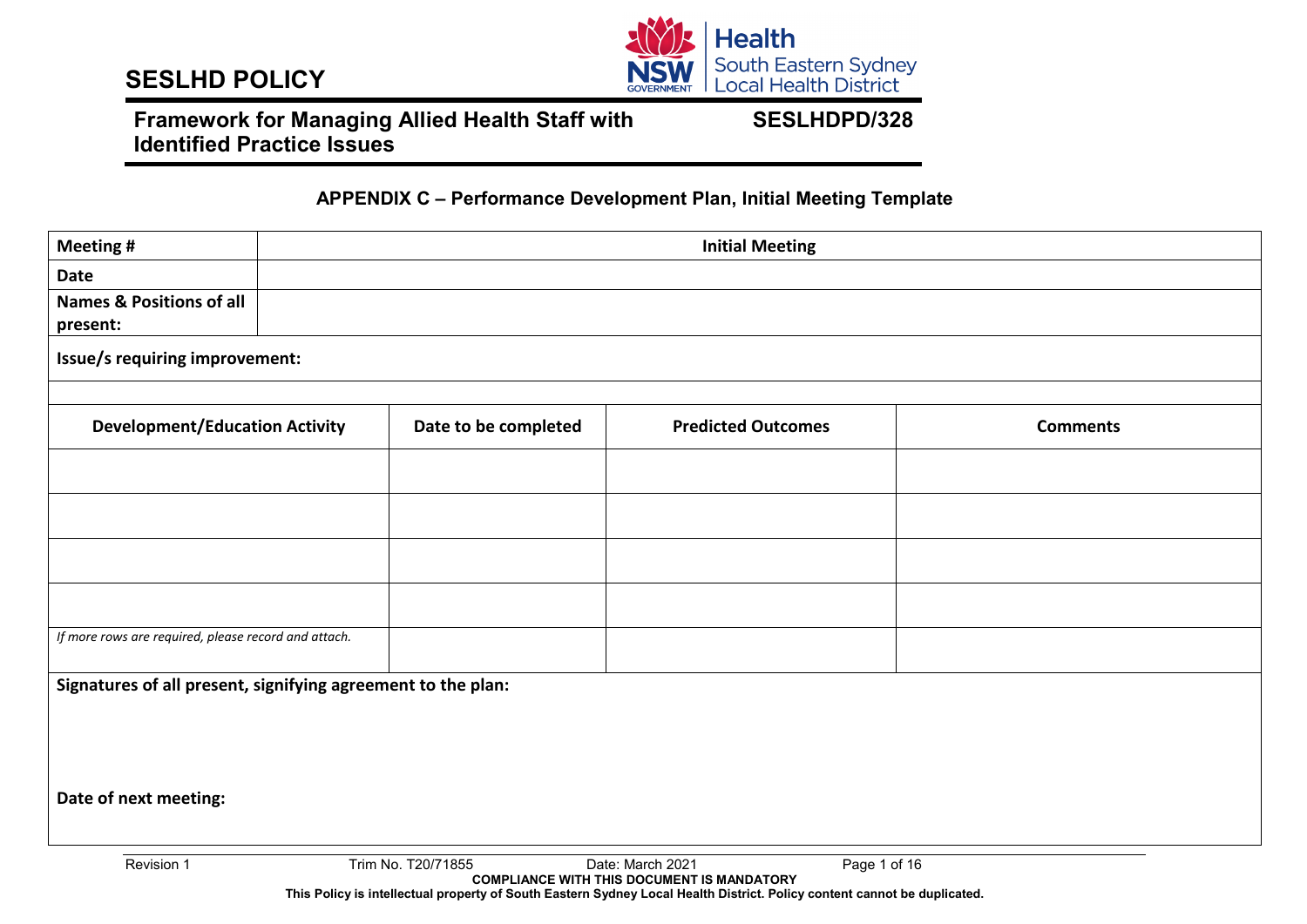

## **Framework for Managing Allied Health Staff with Identified Practice Issues**

**SESLHDPD/328**

#### **APPENDIX D – Performance Development Plan, Review Meeting/s Template**

| <b>Meeting#</b>                                                       |  |                    |                                                                                       |                 |  |  |
|-----------------------------------------------------------------------|--|--------------------|---------------------------------------------------------------------------------------|-----------------|--|--|
| <b>Date</b>                                                           |  |                    |                                                                                       |                 |  |  |
| <b>Names &amp; Positions of all</b>                                   |  |                    |                                                                                       |                 |  |  |
| present:                                                              |  |                    |                                                                                       |                 |  |  |
| Date of previous                                                      |  |                    |                                                                                       |                 |  |  |
| meeting                                                               |  |                    |                                                                                       |                 |  |  |
| Issue/s requiring improvement:                                        |  |                    |                                                                                       |                 |  |  |
|                                                                       |  |                    |                                                                                       |                 |  |  |
| <b>Development/Education Activity (from</b>                           |  | Date completed     | Were the outcomes achieved?                                                           | <b>Comments</b> |  |  |
| previous meeting)                                                     |  |                    |                                                                                       |                 |  |  |
|                                                                       |  |                    |                                                                                       |                 |  |  |
|                                                                       |  |                    |                                                                                       |                 |  |  |
|                                                                       |  |                    |                                                                                       |                 |  |  |
|                                                                       |  |                    |                                                                                       |                 |  |  |
|                                                                       |  |                    |                                                                                       |                 |  |  |
|                                                                       |  |                    |                                                                                       |                 |  |  |
|                                                                       |  |                    |                                                                                       |                 |  |  |
|                                                                       |  |                    |                                                                                       |                 |  |  |
| Were all outcomes achieved?                                           |  |                    | If process is complete, signatures of all present:                                    |                 |  |  |
|                                                                       |  |                    |                                                                                       |                 |  |  |
| Is a further performance plan required?                               |  |                    |                                                                                       |                 |  |  |
| If yes, continue onto next page. If no, all meeting attendees to sign |  |                    |                                                                                       |                 |  |  |
| Revision 1                                                            |  | Trim No. T20/71855 | Date: March 2021<br>Page 1 of 16<br><b>COMPLIANCE WITH THIS DOCUMENT IS MANDATORY</b> |                 |  |  |

**This Policy is intellectual property of South Eastern Sydney Local Health District. Policy content cannot be duplicated.**